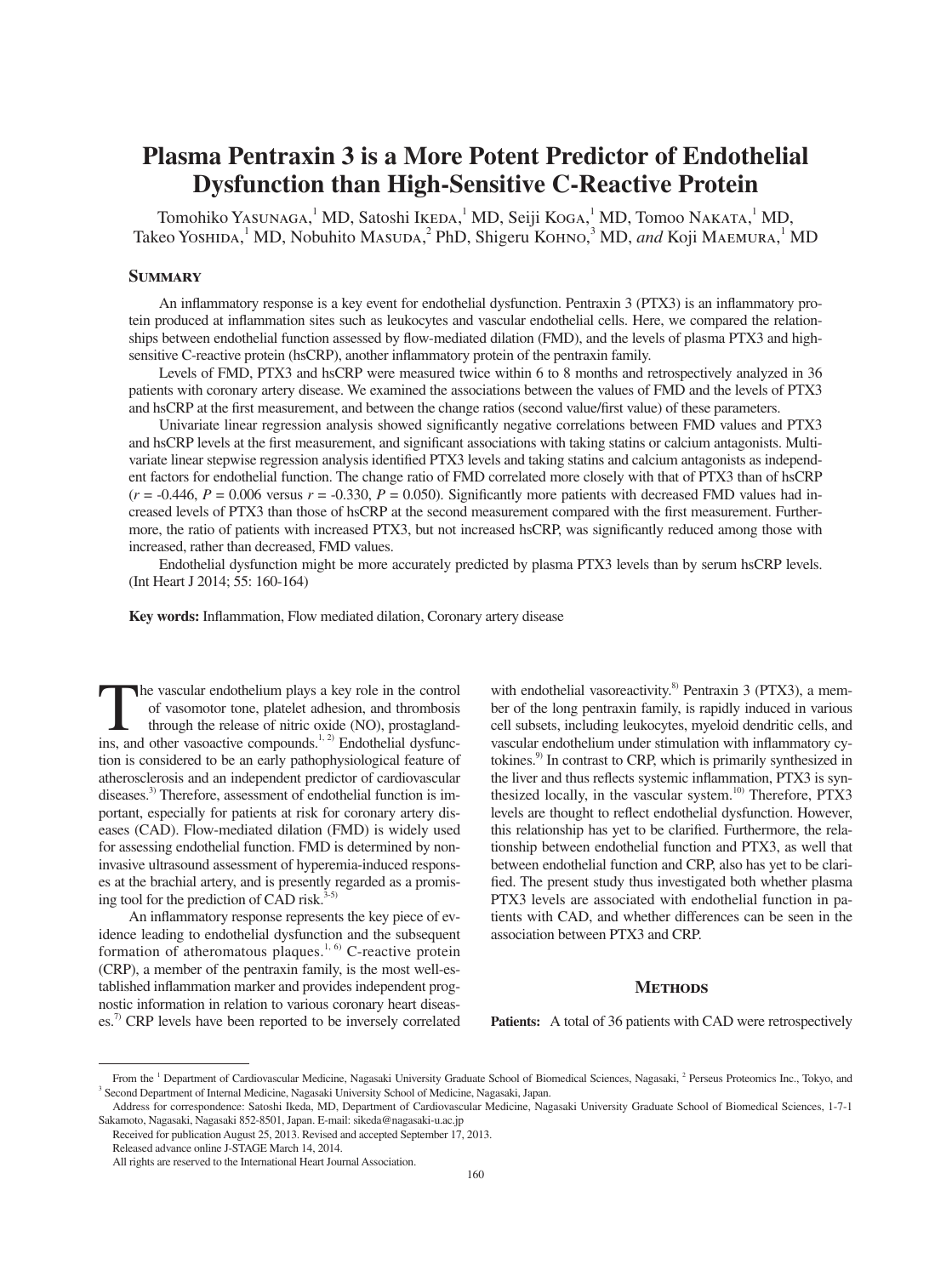recruited for this study. Levels of FMD, PTX3, and high-sensitive CRP (hsCRP) were measured twice between December 2008 and April 2010 at Nagasaki University Hospital. Based on the classification of the American Heart Association, the presence of CAD was defined as angiographic evidence of  $\geq$ 75% stenosis in at least one coronary artery, and/or a history of percutaneous coronary intervention and/or coronary artery bypass grafting or myocardial infarction. Exclusion criteria included the following: having clinically unstable features such as acute coronary syndrome or New York Heart Association class III or IV heart failure; having stage 5 chronic kidney disease, which included being on hemodialysis; and a history of treatment for or diagnosis of carotid artery stenosis, thoracic/ abdominal aortic aneurysm, peripheral artery disease, collagen disease, malignancy, infections, or other systemic inflammatory diseases.

FMD and blood profiles, including plasma PTX3, lipid panel, hemoglobin A1c (HbA1c) and renal function, were assessed twice within 6 to 8 months  $(203.5 \pm 18.4$  days). Hypertension was defined as either being treated with antihypertensive agents or having systolic blood pressure of  $\geq 140$  mmHg and/or diastolic blood pressure of  $\geq 90$  mmHg. Diabetes was defined as having fasting blood glucose  $\geq 126$  mg/dL, HbA1c [NGSP]  $\geq 6.5\%$  or being medicated with antidiabetes drugs. The value for HbA1c (%) is estimated as an NGSP equivalent value (%) calculated using the following formula:

HbA1c (%) = HbA1c (JDS) (%) + 0.4%,

where the relational expression of HbA1c (JDS)  $(\%)$  is measured using the previous Japanese standard substance and measurement methods and HbA1c (NGSP). Dyslipidemia was defined as being medicated with lipid lowering agents, or as having low-density lipoprotein cholesterol (LDL-cholesterol) ≥ 140 mg/dL, triglycerides  $\geq$  150 mg/dL, and/or high-density lipoprotein cholesterol (HDL-cholesterol) < 40 mg/dL.

This study complied with the principles of the Declaration of Helsinki in regard to human investigations, and its protocol was approved by the Ethics Committee of Nagasaki University Hospital. Written, informed consent was obtained from all participants before enrollment in the study.

**Measurement of brachial arterial FMD:** Brachial arterial FMD was assessed using a novel vascular ultrasound system equipped with both an edge-tracking system for 2D imaging and a pulsed Doppler flow velocimeter for automatic measurement (UNEXEF, Unex Co. Ltd., Nagoya, Japan). Patients were examined between 7:00 and 8:00 AM in the morning after being instructed to fast and abstain from caffeinated beverages, tobacco products, and vitamin supplements for 12 hours prior to the investigations. They were also instructed to abstain from exercise after waking up until the end of the examination. All vasoactive medications were withheld for at least 12 hours. To allow consistent recording of the brachial artery 2 to 4 cm above the antecubital fossa, all patients remained at rest in a supine position with the right arm extended and comfortably immobilized. As described by Celemajer, et al,<sup>11, 12)</sup> longitudinal scans of the brachial artery were then acquired, and FMD was induced by inflating a pneumatic tourniquet that had been placed on the forearm to a pressure > 200 mmHg for 5 minutes. After the cuff was released, serial images of the brachial artery were acquired for 5 minutes, during which time the diameter of the brachial artery was continuously measured. FMD was defined as the ratio  $(\%)$  change in arterial diameter

at one minute after cuff deflation compared with baseline resting diameter.

**Measurement of blood samples:** Venous blood samples were withdrawn from the forearms of all patients who had fasted overnight. Total LDL- and HDL-cholesterol, triglyceride, creatinine, and HbA1c levels were measured at our hospital using routine laboratory techniques. Venous blood was collected into EDTA vacuum containers and stored at -80°C. PTX3 levels were then measured using a high-sensitivity, enzyme-linked immunosorbent assay system for human plasma (Perseus Proteomics, Tokyo). High-sensitive CRP was measured at SRL Co. Ltd. (Tokyo). The estimated glomerular filtration rate (eGFR) was calculated as follows:  $194 \times age^{-0.287} \times serum$  creatinine<sup>-1.094</sup> (if female,  $\times$  0.739).<sup>13)</sup> Ratios of changes in parameter values between the first and the second measurements were calculated as the value at the second measurement/the value at the first measurement. Values that were higher or lower at the second than at the first measurement were defined as a respective increase or decrease.

**Statistical analysis:** Continuous values are expressed as the mean ± standard deviation (SD) and were tested for normal distribution using the Kolmogorov-Smirnov test. Non-normal distributed values, including PTX3, hsCRP, and NT-proBNP, were log-transformed before analysis. Relationships between clinical variables and FMD were evaluated using univariate linear regression analysis, and variables that correlated with  $FMD (P < 0.10)$  were tested for independence using multivariate stepwise linear regression analysis. Relationships among change ratios of variables were evaluated using Spearman's rank correlation coefficient. Data presented as numbers of patients were analyzed using the chi-square test. A *P* value < 0.05 was considered statistically significant. All other data were statistically analyzed using SPSS version 18 (IBM Corp., Somers, NY).

#### **Results**

Table I shows the characteristics of the patients at the first FMD measurement. The patients were predominantly male, relatively older (mean, 68.5 years) and had a normal mean body mass index. Comorbid conditions included diabetes mellitus (44.4%), hypertension (80.6%), and dyslipidemia (61.1%), and 69.4% were smokers.

Univariate linear regression analysis showed that FMD values significantly and negatively correlated with log-PTX3 and log-hsCRP levels at the first examination (Table II and Figure 1). Medication with calcium antagonists and statins also correlated with FMD values (Table II). Multivariate stepwise linear regression analysis, in which variables with a *P* value < 0.10 in univariate analysis were incorporated into the model, identified log-PTX3 and medication with calcium antagonists and statins as independent factors associated with FMD.

The ratio of change in FMD between the first and the second measurement significantly correlated with that of log-PTX3 and log-hsCRP (Table III, Figures 2A and B), and the correlation with log-PTX3 was closer than that with loghsCRP (*r* = -0.446, *P* = 0.006 versus *r* = -0.330, *P* = 0.050, respectively). More patients with decreased FMD had increased PTX3 compared with increased hsCRP ( $P = 0.049$ ; Figure 2C). Furthermore, the ratio of patients with increased PTX3,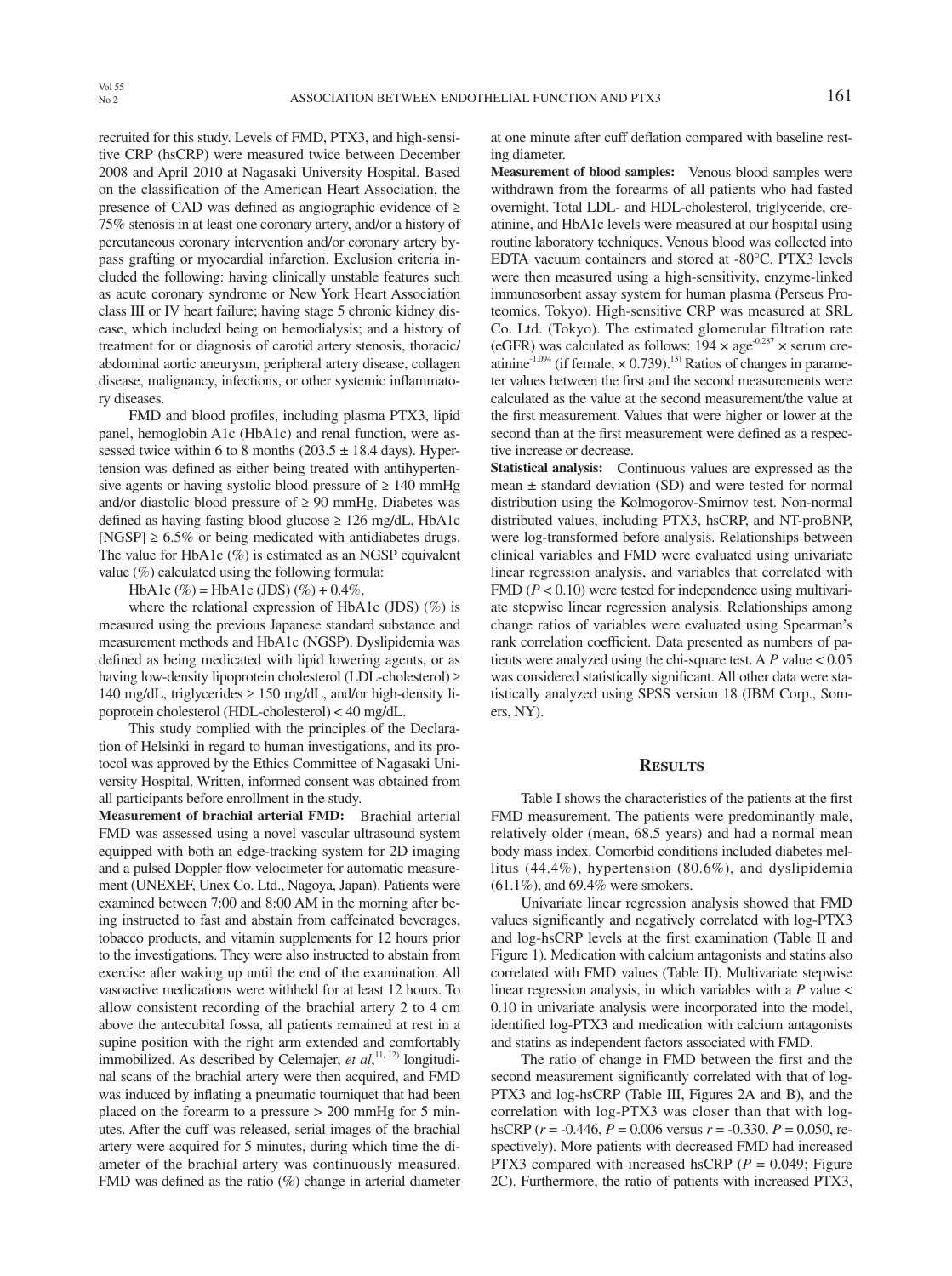but not increased hsCRP, was significantly reduced among those with increased, rather than decreased, FMD values  $(P =$ 

|  | Table I. Characteristics of the Participants |  |  |
|--|----------------------------------------------|--|--|
|--|----------------------------------------------|--|--|

| Parameters                      | $Mean \pm SD$      |  |  |
|---------------------------------|--------------------|--|--|
| Gender (male: female)           | 31:5               |  |  |
| Age (years)                     | $68.5 \pm 8.3$     |  |  |
| Body mass index $(kg/m2)$       | $23.9 \pm 3.4$     |  |  |
| Smoking $(\%)$                  | 69.4               |  |  |
| Diabetes mellitus $(\%)$        | 47.2               |  |  |
| Hypertension $(\%)$             | 80.6               |  |  |
| Dyslipidemia (%)                | 61.1               |  |  |
| Systolic blood pressure (mmHg)  | $127.1 \pm 15.7$   |  |  |
| Diastolic blood pressure (mmHg) | $68.0 \pm 6.7$     |  |  |
| $PTX3$ (pg/mL)                  | $3.18 \pm 1.38$    |  |  |
| $h$ s $CRP$ (mg/L)              | $4.84 \pm 8.35$    |  |  |
| eGFR $(mL/min/1.73m^2)$         | $60.8 \pm 21.1$    |  |  |
| Total cholesterol (mg/dL)       | $172.0 \pm 26.4$   |  |  |
| LDL-cholesterol (mg/dL)         | $100.9 \pm 23.1$   |  |  |
| HDL-cholesterol (mg/dL)         | $43.3 \pm 11.1$    |  |  |
| Triglyceride (mg/dL)            | $127.8 \pm 61.6$   |  |  |
| Fasting blood glucose (mg/dL)   | $107.4 \pm 26.6$   |  |  |
| HbA1c $(\%)$                    | $6.42 \pm 0.94$    |  |  |
| NT-proBNP (pg/mL)               | $583.04 \pm 994.6$ |  |  |
| Medicines                       |                    |  |  |
| Calcium antagonists $(\%)$      | 50.0               |  |  |
| $ARB/ACE-I$ (%)                 | 72.2               |  |  |
| $\beta$ -Blocker (%)            | 16.7               |  |  |
| $\alpha$ -Blocker (%)           | 2.8                |  |  |
| Diuretics $(\%)$                | 8.3                |  |  |
| Statin $(\%)$                   | 47.2               |  |  |
| $FMD(\%)$                       | $5.01 \pm 2.11$    |  |  |

ARB indicates angiotensin II receptor blocker; ACE-I, angiotensin converting enzyme inhibitor; A1c; protein; eGFR, estimated glomerular filtration; FMD, flow mediated dilation; HbA1c, hemoglobin A1c protein; HDL-cholesterol, high-density lipoprotein cholesterol; hsCRP, high-sensitive C-reactive protein; LDL-cholesterol, low-density lipoprotein cholesterol; NT-proBNP, N-terminal-pro-B type brain natriuretic peptide; and PTX3, pentraxin 3.

0.003; Figure 2C).

### **Discussion**

Endothelial dysfunction is an initial step in the atherogenic process.<sup>14)</sup> It is characterized by the following: increased endothelial cell permeability; a pro-coagulant state; enhanced leukocyte adhesion due to increased endothelial expression of adhesion molecules; increased vascular tone due to a reduction in NO production; and the proliferation of smooth muscle cells.15) FMD is a repeatable, reproducible, and noninvasive ultrasound assessment of endothelial function that closely correlates with invasively measured endothelial function $11$ ) and predicts risk of both future fatal and nonfatal cardiovascular events.<sup>16)</sup>

An inflammatory response is a key contributing factor to endothelial dysfunction. A significant relationship between CRP and endothelial dysfunction has been determined, showing that CRP impairs both bioactivity in vitro and in vivo and endothelial vasoreactivity in vivo through the inhibition of en-



Figure 1. Correlations between flow mediated dilation (FMD) values and both pentraxin 3 (PTX3) and high sensitive C-reactive protein (hsCRP) levels at first examination. FMD values negatively correlate with both log PTX3 (A) and log hsCRP (B) levels. FMD indicates flow mediated dilation; hsCRP, high sensitive C-reactive protein; and PTX3, pentraxin 3.

|  | <b>Table II.</b> Univariate and Multivariate Linear Regression Analyses of Flow Mediated Dilation (FMD) |  |  |  |  |  |  |  |  |
|--|---------------------------------------------------------------------------------------------------------|--|--|--|--|--|--|--|--|
|--|---------------------------------------------------------------------------------------------------------|--|--|--|--|--|--|--|--|

|                                   | Univariate |                  |          | Multivariate |                  |  |
|-----------------------------------|------------|------------------|----------|--------------|------------------|--|
| Variables                         | r          | $\boldsymbol{P}$ | β        | <b>SE</b>    | $\boldsymbol{P}$ |  |
| Age (years)                       | 0.222      | 0.193            |          |              | NS.              |  |
| Body mass index $(kg/m2)$         | $-0.159$   | 0.354            |          |              | <b>NS</b>        |  |
| Systolic blood pressure (mmHg)    | $-0.332$   | 0.052            |          |              | <b>NS</b>        |  |
| Diastolic blood pressure (mmHg)   | $-0.282$   | 0.101            |          |              | <b>NS</b>        |  |
| Log PTX3 (pg/mL)                  | $-0.381$   | 0.022            | $-0.352$ | 1.416        | 0.015            |  |
| $Log hs-CRP$ (mg/L)               | $-0.358$   | 0.032            |          |              | <b>NS</b>        |  |
| eGFR $(mL/min/1.73m^2)$           | $-0.070$   | 0.687            |          |              | <b>NS</b>        |  |
| Total cholesterol (mg/dL)         | $-0.201$   | 0.239            |          |              | <b>NS</b>        |  |
| LDL-cholesterol (mg/dL)           | $-0.297$   | 0.078            |          |              | <b>NS</b>        |  |
| HDL-cholesterol (mg/dL)           | 0.006      | 0.970            |          |              | <b>NS</b>        |  |
| Log Triglyceride (mg/dL)          | 0.128      | 0.459            |          |              | <b>NS</b>        |  |
| Log Fasting blood glucose (mg/dL) | $-0.179$   | 0.319            |          |              | <b>NS</b>        |  |
| Log HbA1c $(\%)$                  | 0.117      | 0.512            |          |              | <b>NS</b>        |  |
| Log NT-proBNP (pg/mL)             | $-0.295$   | 0.081            |          |              | <b>NS</b>        |  |
| Medicines                         |            |                  |          |              |                  |  |
| ARB/ACE-I use                     | $-0.152$   | 0.377            |          |              | <b>NS</b>        |  |
| $\beta$ -Blocker use              | $-0.174$   | 0.309            |          |              | <b>NS</b>        |  |
| $\alpha$ -Blocker use             | $-0.145$   | 0.399            |          |              | NS.              |  |
| Calcium antagonist use            | 0.454      | 0.005            | 0.387    | 0.532        | 0.006            |  |
| Statin use                        | 0.465      | 0.004            | 0.322    | 0.558        | 0.024            |  |

Variables with a  $P < 0.10$  on univariate analysis were incorporated into the multivariate models (adopted factors: systolic blood pressure, log-PTX3, log-hsCRP, LDL-cholesterol, log-NT-proBNP, calicium antagonist use, and statin use). Abbreviations are same those in Table I.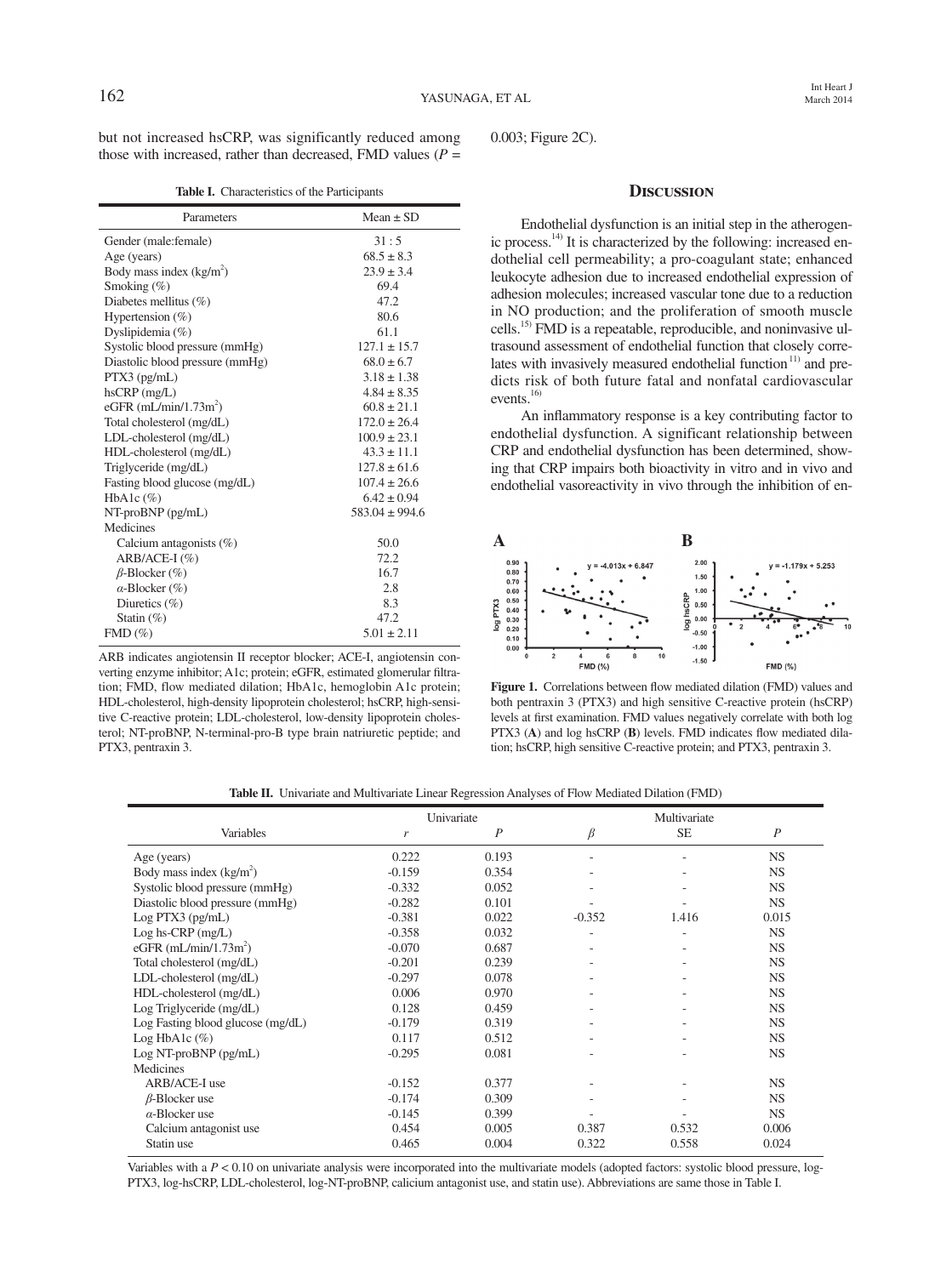**Table III.** Correlation Between Change ratios of Flow Mediated Dilation (FMD) and Various Parameters

| Parameters                        | r        | P     |
|-----------------------------------|----------|-------|
| Systolic blood pressure (mmHg)    | $-0.126$ | 0.473 |
| Diastolic blood pressure (mmHg)   | 0.059    | 0.735 |
| Log PTX3 (pg/mL)                  | $-0.446$ | 0.006 |
| $Log hscRP$ (mg/L)                | $-0.330$ | 0.050 |
| eGFR $(mL/min/1.73m^2)$           | 0.101    | 0.557 |
| Total cholesterol (mg/dL)         | $-0.032$ | 0.852 |
| $LDL$ -cholesterol $(mg/dL)$      | $-0.053$ | 0.759 |
| HDL-cholesterol (mg/dL)           | 0.022    | 0.899 |
| Log triglyceride (mg/dL)          | 0.256    | 0.133 |
| Log fasting blood glucose (mg/dL) | $-0.178$ | 0.338 |
| Log HbAlc $(\%)$                  | 0.137    | 0.446 |
| Log-NT-proBNP (pg/mL)             | $-0.319$ | 0.058 |

*r* indicates Spearman's rank correlation coefficient. All other abbreviations are the same as those in Table I.

dothelial nitric oxide synthase (eNOS) activity.<sup>17-21)</sup> In addition, CRP downregulates the number of endothelial progenitor cells and cell function in vitro.<sup>22)</sup> The long pentraxin PTX3 shares some similarities with CRP, but differs in terms of structural domain, gene organization, cellular and tissue sources, inducing stimuli, and recognized ligands.<sup>10)</sup> PTX3 is produced at sites of inflammation, and it is intimately linked to endothelial dysfunction.<sup>23)</sup> Gustin, *et al*<sup>24)</sup> demonstrated that lysophosphatidic acid, a major bioactive lipid component of oxidized lowdensity lipoproteins, induces both PTX3 expression and mRNA in endothelial cells in vitro. Circulating endothelial progenitor cells levels mobilized by endothelial dysfunction are associated with PTX3 levels in patients with peripheral artery disease. $^{25)}$  A histological study identified PTX3 positivity in the interstitium, the cytoplasm of macrophages, and the endothelium in heart tissue from patients with acute myocardial infarction.<sup>26)</sup> These suggest that both PTX3 and CRP reflect endothelial function. The present study showed that plasma PTX3 is significantly correlated with endothelial function assessed by FMD in patients with clinically stable CAD. Furthermore, the change ratios of PTX3 and FMD also correlated, indicating that PTX3 levels are a potential biomarker for predicting endothelial function. Correlations between PTX3 levels and FMD are significantly negative in patients with type II diabetes without  $CAD^{27}$  and chronic kidney disease.<sup>28)</sup> Our study comprised patients with CAD, which means that plasma PTX3 levels can reflect endothelial function, even at an advanced stage of atherosclerosis. Indeed, immunohistochemical staining has shown intense PTX3 expression in humans with advanced atherosclerotic lesions.<sup>29)</sup> Multivariate stepwise regression analysis in the present study showed that PTX3, but not hsCRP, is an independent factor associated with FMD. In addition, changes in FMD values correlated more closely with changes in levels of PTX3 than of hsCRP. This suggests that PTX3 levels reflect endothelial function more precisely than hsCRP levels, which agrees with the findings of another study on Turkish patients with type II diabetes and proteinuria.<sup>27)</sup> This might be due to a difference in the synthetic processes and sites of synthesis between these two inflammatory markers. Collectively, plasma PTX3 levels might be more useful than serum hsCRP levels for predicting endothelial dysfunction.

Our study has several limitations. First, this was a retro-



**Figure 2.** Association between changes in FMD and both PTX3 and hsCRP levels. Change ratios of FMD negatively correlate with change ratios of both log-PTX3 (**A**) and hsCRP (**B**). Comparison of both increased and decreased PTX3 and hsCRP levels between patients with either decreased or increased FMD (**C**). FMD indicates flow mediated dilation; hsCRP, high sensitive C-reactive protein; and PTX3, pentraxin 3.

spective analysis of a small patient cohort from a single center. Second, the enrolled patients had at least  $\geq 75\%$  stenosis in one coronary artery. However, the numbers, sites, and vulnerability of atherosclerotic lesions in both coronary and systemic arteries might have affected our results, although a complete evaluation of atherosclerosis is impossible in the clinical setting. Third, nitroglycerin-mediated vasodilation was not examined; therefore, endothelium-independent dilation remains unclear. Fourth, although all vasoactive medications were withheld for at least 12 hours prior to investigations, calcium antagonists might have affected the FMD values determined from the results of univariate and multivariate linear regression analyses. Regarding the effect of statins on FMD values, a meta-analysis has already revealed that statins can significantly improve endothelial dysfunction assessed by FMD in patients with diabetes.<sup>3)</sup> Therefore, statins were associated with FMD values in the present study. Furthermore, differences in the duration of administration, dosage, and type of medicines were unable to be examined. Finally, whether PTX3 levels and FMD values are able to predict clinical outcomes was not addressed, and thus remains unclear. Future longitudinal and prospective studies of a large cohort are needed to address these issues.

**Conclusion:** Endothelial function assessed by FMD is associated with plasma PTX3 levels and their change ratios. In addition, this association is closer than that between hsCRP and endothelial function. These findings suggest that plasma PTX3 is a more potent predictor of endothelial function than hsCRP in patients with CAD.

#### **References**

- 1. Ross R. Atherosclerosis -- an inflammatory disease. N Engl J Med 1999; 340: 115-26. (Review)
- 2. Furchgott RF, Vanhoutte PM. Endothelium-derived relaxing and contracting factors. FASEB J 1989; 3: 2007-18. (Review)
- 3. Zhang L, Gong D, Li S, Zhou X. Meta-analysis of the effects of statin therapy on endothelial function in patients with diabetes